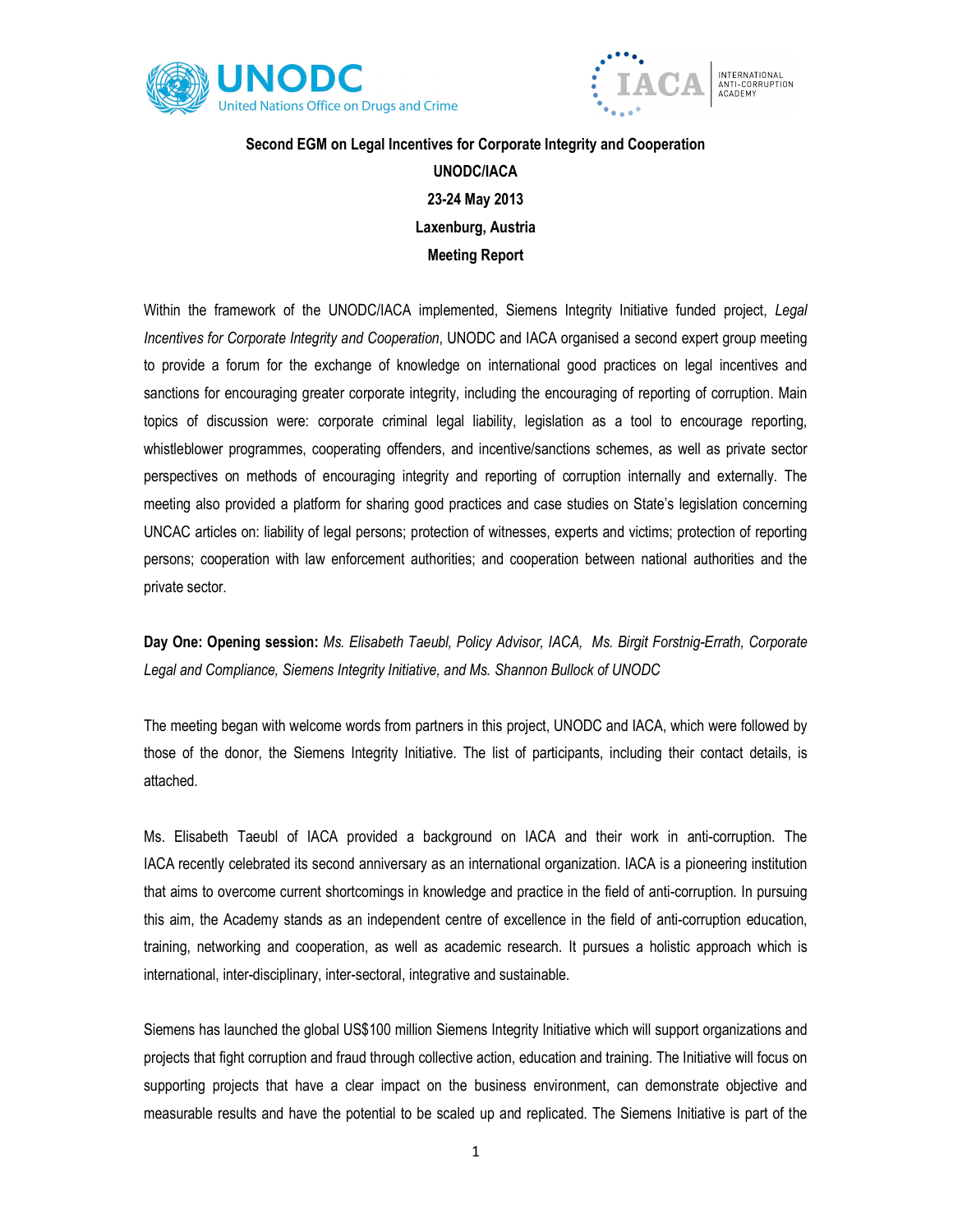



World Bank-Siemens AG comprehensive settlement that was agreed upon on July 2, 2009. Since that date, 170 conferences have been organized. Siemens has provided funds to UNODC for three projects on:

- Public procurement
- Legal incentives for corporate integrity
- Outreach and communication to the private sector

Working Groups were established in India and Mexico to conduct legal analysis and baseline studies on what these two important economies are doing to encourage private sector integrity. This work is complimented by work at the global level focusing on accumulating and publishing a good practice guide on incentives and sanctions for corporate integrity.

Day One: Session One: Review and feedback session on new UNODC draft publications: good practice guide and curriculum: Mr. Michael Fine, UNODC Consultant, Principal, NXG Global Law & Compliance PLLC.

The meeting provided a forum for sharing examples of countries' good practices in the fight against corruption. Participants shared the types of incentives and sanctions being used in several countries, such as India, Mexico, Brazil, Nigeria, Russia, South Korea and Malaysia.

Michael Fine presented the outline of the draft publication on global good practices. An introductory section briefly described the purpose/use of the Guide, explaining that it (a) focuses on UNCAC provisions relating to corporate integrity, (b) provides an overview and good practice examples of legal sanctions and incentives in this area, and (c) is designed to support State Party implementation. The draft publication focuses on promoting corporate integrity and cooperation. A core message will be that while private sector engagement can be challenging, it is already being done effectively and with many options and resources to draw upon.

The overall chapters to be included in the guide are:

- Chapter I UNCAC and the private sector
- $\blacksquare$  Chapter II A closer look at the private sector
- Chapter III Using sanctions and Incentives
- Chapter IV Conclusions and recommendations

The draft publication will focus on key points and recommendations. Indeed, the private sector, broadly defined, is central to the problem of corruption, as both a source of funding for corrupt payments and a resource for combating them. This mixed private sector role is reflected in UNCAC provisions that call for positive engagement and cooperation as well as punishment and deterrence. Corruption involving the private sector is a complex problem, with companies being at times victims and at other times, perpetrators. Nevertheless, there is a shared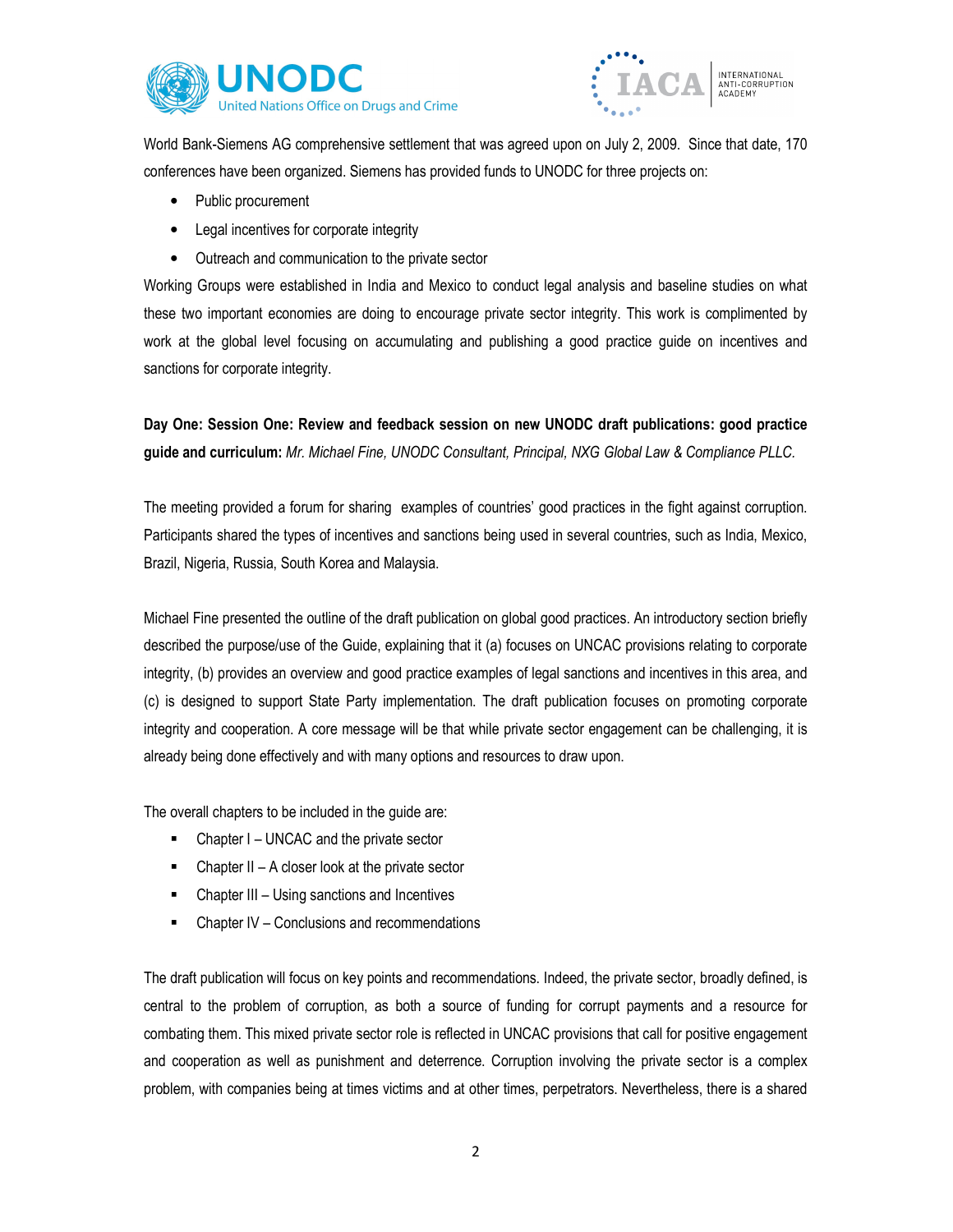



interest in combating corruption. Corporate compliance programs are the primary tool for preventing and detecting corruption within the private sector.

State Parties can encourage corporate integrity through an appropriate combination of sanctions and incentives. Sanctions are a primary driver for corporate integrity and UNCAC serves as a baseline. Legal fines are a starting point, but a much broader array of sanctions is available and recommended. Incentives are an important complement to sanctions and help to advance good practice. State Parties can also draw on a growing inventory of non-traditional measures for enhancing corporate integrity.

Some general comments from the discussion on the draft are:

- The "victim card" is played by some companies: It allows them to say that corruption is inherent to the economic environment; however, they also have responsibilities in preventing corruption.
- Some books on corruption and ethics were suggested: Empire, by Michael Hardt and Antonio Negri and Ethics of Liberation, by Enrique Dussel
- It is crucial to raise awareness about the benefits of ethics investments, such as reputation, reduced costs, greater control over business operations, and stable markets.

Some examples of good practices:

- In Colombia, a high level reporting mechanism and commission was launched in April. It is a pilot programme that set up an independent body that receives complaints and reports on cases where private sector and/or government have been involved in corruption.
- In Nigeria, few people report corruption due to fear and apathy, so the authorities launched a web site where reporting is done anonymously.

Day One: Session Two: Research findings on public procurement in India and Mexico: Ms. Neiha Bansal, Project Associate, UNODC Regional Office for South Asia and Ms. Lorena de la Barrera Soria, National Consultant, UNODC Liaison and Partnership Office for Mexico.

Ms. Lorena de la Barrera Soria presented an overview of the main findings from a research and baseline study that UNODC Mexico conducted through the project. The survey showed that there is not a system of legal incentives in Mexico, despite some prevention mechanisms against corruption. Due to a lack of trust and knowledge of reporting channels, Mexican companies usually do not report corruption cases. The country has an unbalanced system between strict laws for corruption amongst public officials and limited and flexible laws for bribery in the private sector. Today, the challenge is to create awareness and a sense of responsibility.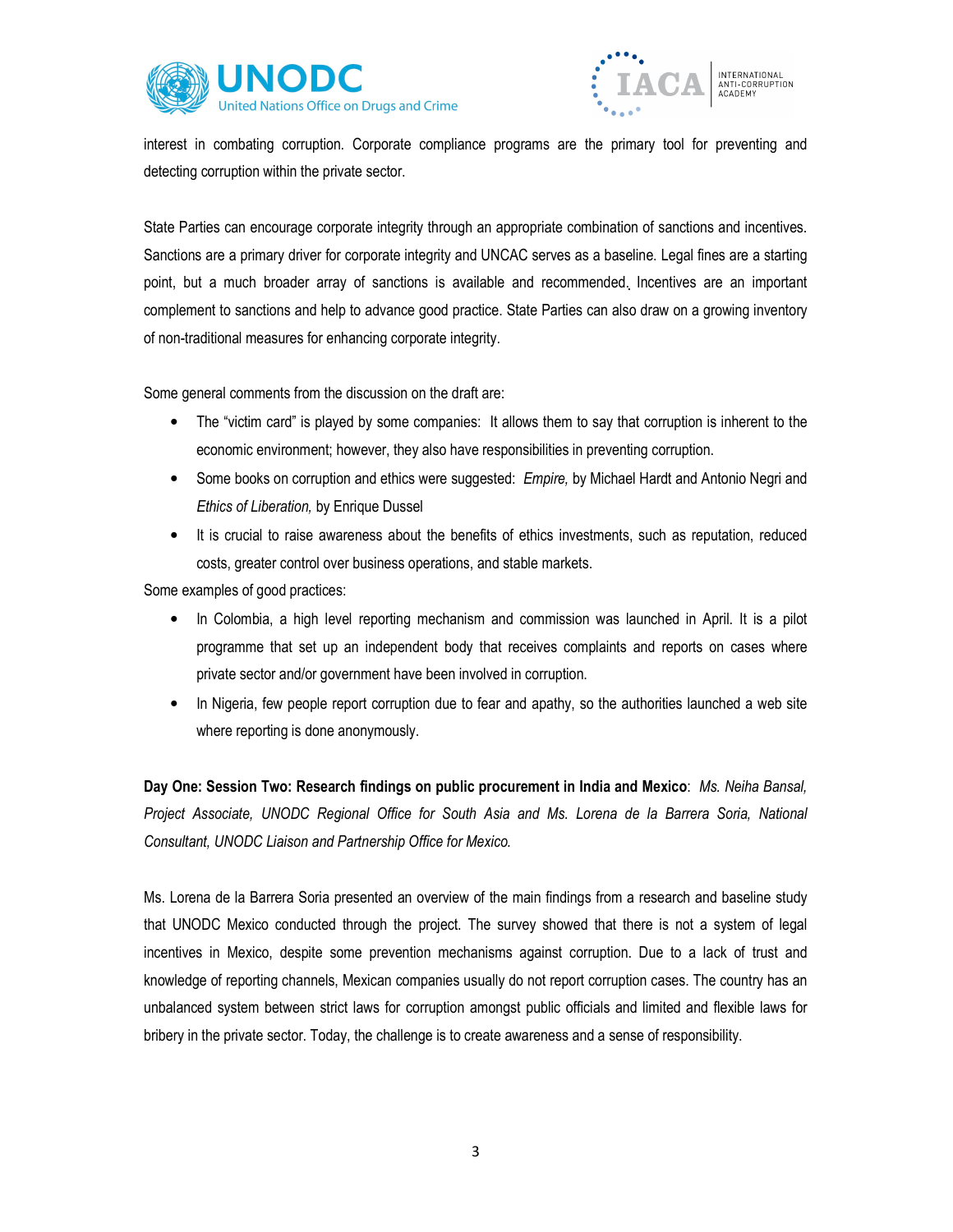



Regarding the liability of legal persons, 50% of the surveyed persons agreed that enterprises that commit illicit acts related to corruption should be sanctioned. More than 80% of the enterprises recognized that cooperation with the public sector has positive effects, but 50% had never cooperated with authorities in a corruption related event. The private sector stated that 70% of them had never received a legal incentive to report. Usually, the only companies having compliance systems are big transnational enterprises.

In Mexico, the private sector is represented by CONCAMIN, a chamber in charge of the various industrial sectors (with 46 national chambers, 14 local chambers and 3 generic chamber and 41 associations). CONCAMIN has created the Social Responsibility Commission as an indicator of fulfillment of each chamber, association or corporation of the social and corporate responsibility requirements. The commission aims to support the ethical development of the private sector actions.

Ms. Neiha Bansal provided the main findings of UNODC Regional Office for South Asia's research studies. India's private sector accounts for 75% of the country's GDP, despite the global financial crisis. An orientation towards corporate integrity issues recently emerged. The urge for action is stronger and the legislation for private sector corruption has to be more strict. Indeed, India has no concrete and comprehensive law for the private sector so far. The offences are provided across different laws (Indian Penal Code, Prevention of Corruption Act 1988). There are also several new bills and amendments awaiting enactment.

The challenge is to include provisions on prevention of corruption in the laws. This could lead to separate legal entities with detached accountability. Some suggestions are that penalties could be reduced in case of selfdisclosure, whistleblower programs could be implemented, and more incentives to corporate integrity could be implemented.

The India baseline survey showed that 95% of the interviewed people felt that government and law enforcement play a role in enhancing corporate integrity. Many suggestions related to "ethics training" in the private sector were recommended, especially those with a collaborative approach.

Day One: Session Three: Whistleblower protection programmes: Case examples from OECD and South Korea: Presentation of research findings on whistleblower systems in OECD countries: Ms. Leah Amber, Legal Analyst, Anti-corruption Division, Organisation for Economic Cooperation and Development and Mr. In Jong Kim, Director of Public Interest Whistleblowing Inspection and Policy, South Korea

Ms. Leah Amber started by explaining that whistleblower protection should not be confused with witness protection. Indeed, whistleblower protection is a "protection from discriminatory or disciplinary action for public and private sector employees who report in good faith and on reasonable grounds suspicions of corruption to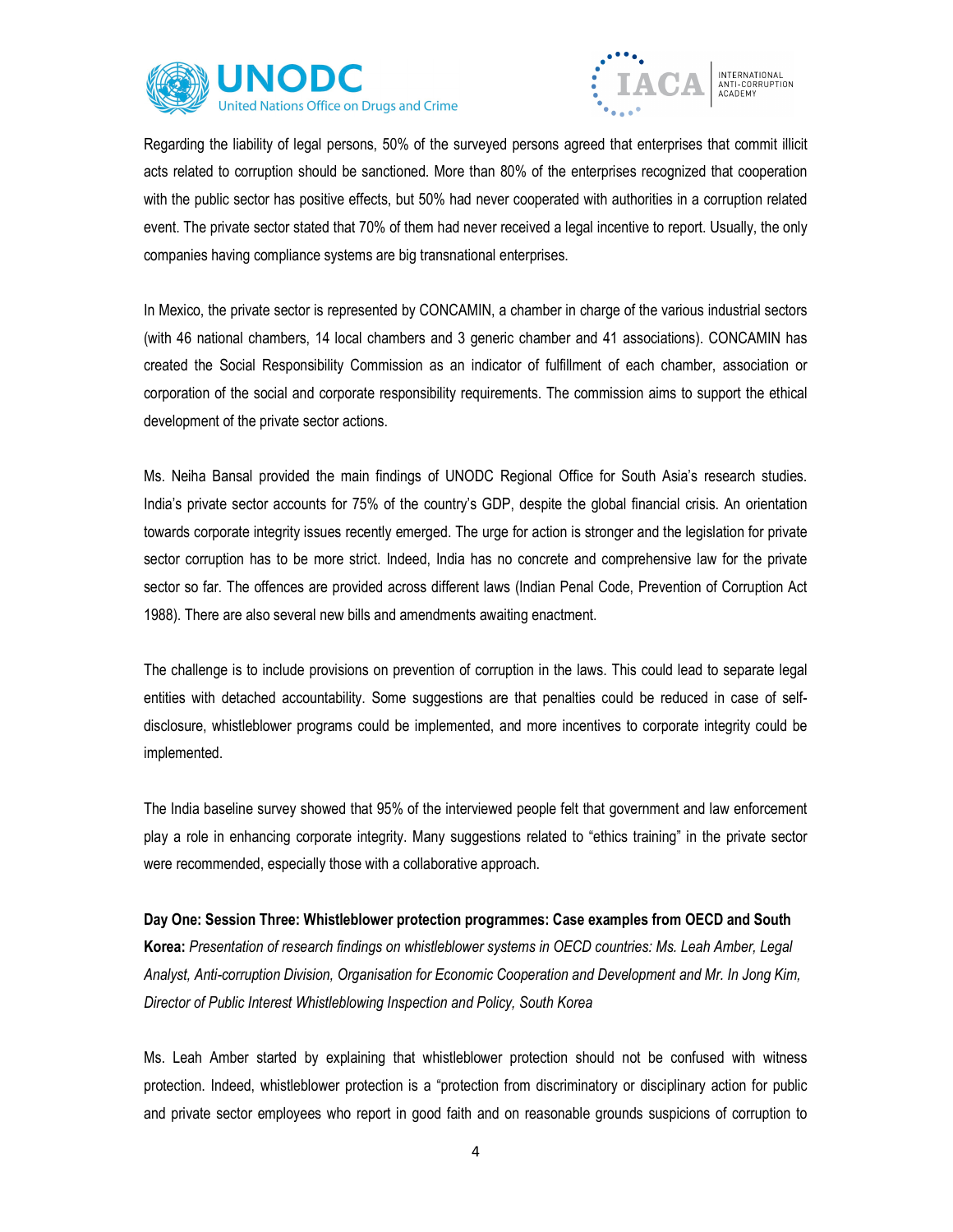



competent authorities". A whistleblower may become a witness when s/he comes to trial, but before that, s/he needs to be protected for having disclosed a case of corruption inside the company. By reporting misconducts, fraud and corruption, the whistleblower's act of reporting can have far reaching consequences, i.e it may decrease future corruption risks, help companies better self-monitor, and create a more accountable workplace. The legal sources that can help in designing an effective whistleblower protection programme are sectoral laws (anti-corruption laws, labour laws, employment law), specific dedicated laws (comprehensive whistleblower protection laws, public interest disclosure laws) and international anti-corruption instruments (UNCAC, OECD Anti-Bribery Convention).

Among the mechanisms for whistleblower protection, there is a need of a specific protection against retaliation and against civil and criminal liability, as well as anonymity, confidentiality and burden of proof. The report should be facilitated by means of hotlines, prescribed channels for reporting and incentives.

Regarding the features of whistleblower protection mechanisms, enforcement mechanisms (whistleblowers must not face retaliation) and awareness-raising and evaluation mechanisms (public employee must know of and trust the effectiveness of the mechanism) should be taken into account. The whistleblower protection measures in the private sector include domestic laws covering this kind of protection, voluntary measures, and internal controls on ethics.

Most of the time, lack of implementation and insufficient knowledge of the law, fear of reprisals, confidentiality provisions, and cultural and historical barriers are challenges to the enforcement of protection measures. There is a clear need for a shift in mentality about whistleblowers: people need to be convinced of their benefit in creating a culture of transparency.

Mr. In Jong Kim explained that the Whistleblower Protection Act in South Korea has been in effect for one year. The law is designed to protect people who report violations of the public interest. Korea's Whistleblower Protection Act serves as a very effective and powerful tool in protecting whistleblowers for the following reasons. First, the law requires the administration to directly intervene in protecting whistleblowers subjected to disadvantageous measures. Second, it also allows a court ruling of imposing criminal punishment on people who have conducted disadvantageous measures. In addition, Korea's whistleblower act includes a provision on mitigation and remission of culpability of the whistleblowers.

One case of protection was discussed during the meeting: an employee of a railway company reported that defective parts were being used. After having been dismissed for reporting this, he was later allowed to go back to work thanks to successful law enforcement. Whistleblowers are compensated for possible damages and protected from criminal trial. They can also be provided immunity, though it is not mandatory.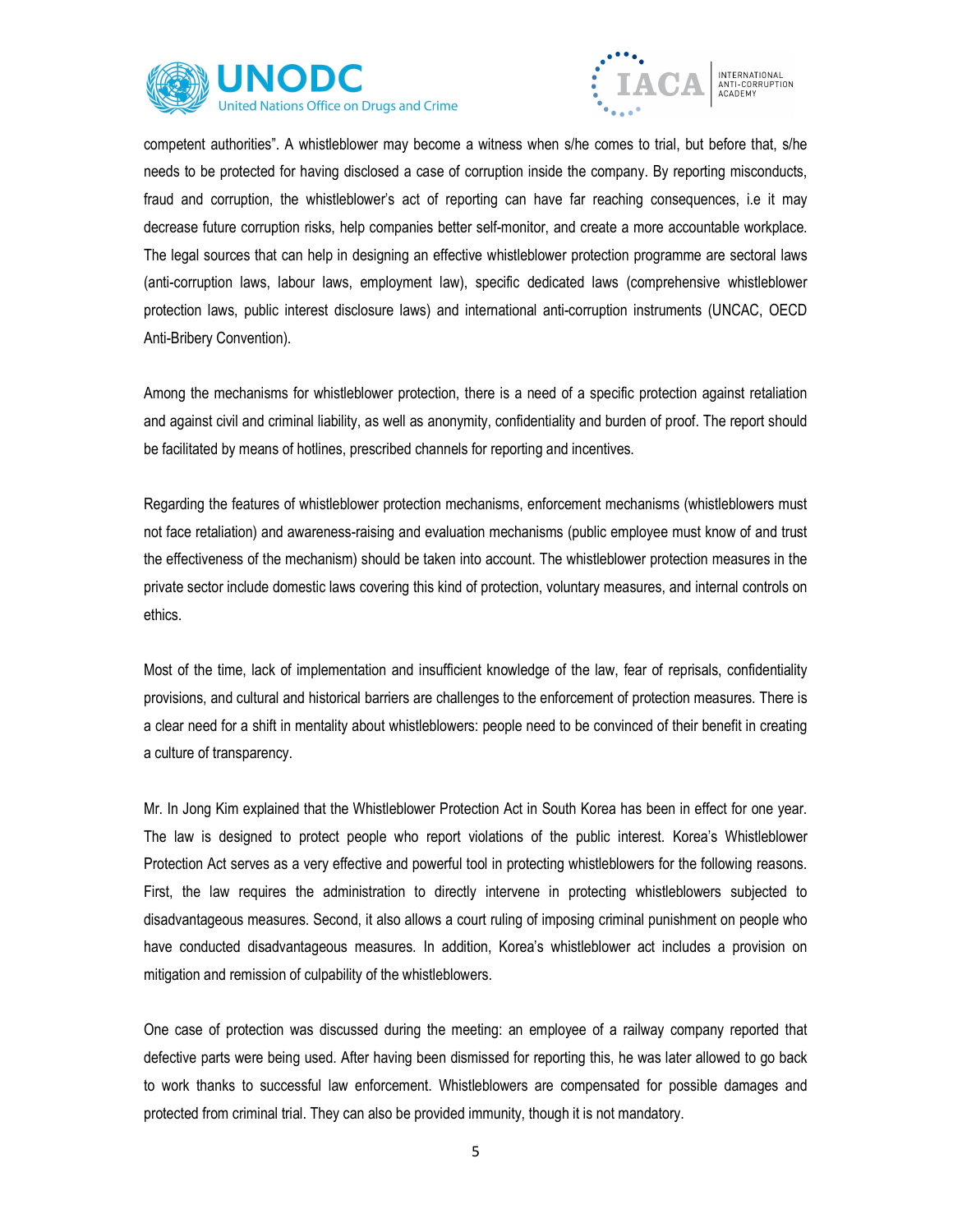



Mr. In Jong Kim shared a success story in relation with the mitigation of culpability: Korea's prosecutors granted four whistleblowers immunity from prosecution. This is the first case where the whistleblowers were immune from criminal responsibility, since Korea's Whistleblower Protection Act took effect. Four employees testified that the company had instructed them to lower the concentration of HCL, by removing the filter or releasing the cork if it was high. Based on their testimony, the Ministry of Environment conducted a fact-finding investigation and reported the four employees to the city police station on charges of violation of Clean Air Conservation Act. However, ACRC notified the police of the fact that their whistleblowing was done to report a violation of the public interest, and therefore they should be protected by law. The police agreed with ACRC's position. The prosecutors granted the four whistleblowers immunity from prosecution.

In South Korea, a monetary award is available for whistleblowers. The US has the biggest financial reward for whistleblower, but unlike South Korea, the whistleblower has to testify in a trial.

Korea's whistleblower protection act will be revised to expand the scope. The application of mitigation of culpability will also be expanded i.e.) if whistleblowing leads to detection of the whistleblower's illegal acts, adverse administrative actions against whistleblower as a result of whistleblowing would be mitigated or remitted.

Day Two: Session Four: Legal Incentives good practices: Cases of Brazil and Malaysia. Good practices from Brazil: Ms.Roberta Ribeiro and Mr. Renato Capanema, Office of the Comptroller Genera and Good practices from Malaysia: Mr. Han Chee Rull, Deputy Commissioner of the Malaysian Anti-Corruption Commission.

Mr. Renato Capanema explained that the Brazilian government plays a mixed role by providing sanctions and incentives to encourage corporate commitment. In the 1990s, Brazil improved its legal framework to achieve this goal. In 1992, the country passed the Public Probity Law which allows companies to be punished in cases of corruption. The Procurement Law of 1993 provides rules for bidding and procedures. Companies can be punished by means of fines and debarment. Brazil also ratified international agreements regarding tax regulations or financial statements (for example: the OAS Convention against Corruption in 1997, the OECD Convention against Corruption in 2000 and the UNCAC in 2005). In 2008, Brazil created the Debarment List identifying the companies subjected to penalties. This national database allows everyone to know about those debarred, which affects the reputation of the companies. There are approximately 2,500 companies in this list.

Before 2006, the main focus of the Brazilian laws was on sanctions. Since 2006, studies have focused on positive incentives that could build mutual trust amongst the companies. In 2009, in partnership with the Ethos Institute (a NGO helping companies to manage their business in a responsible way), the government created a handbook called "Business social responsibilities in combating corruption". This guidebook gives advice on the implementation of compliance programs in the private sector. A "Pro-Ethics list" was launched on the internet in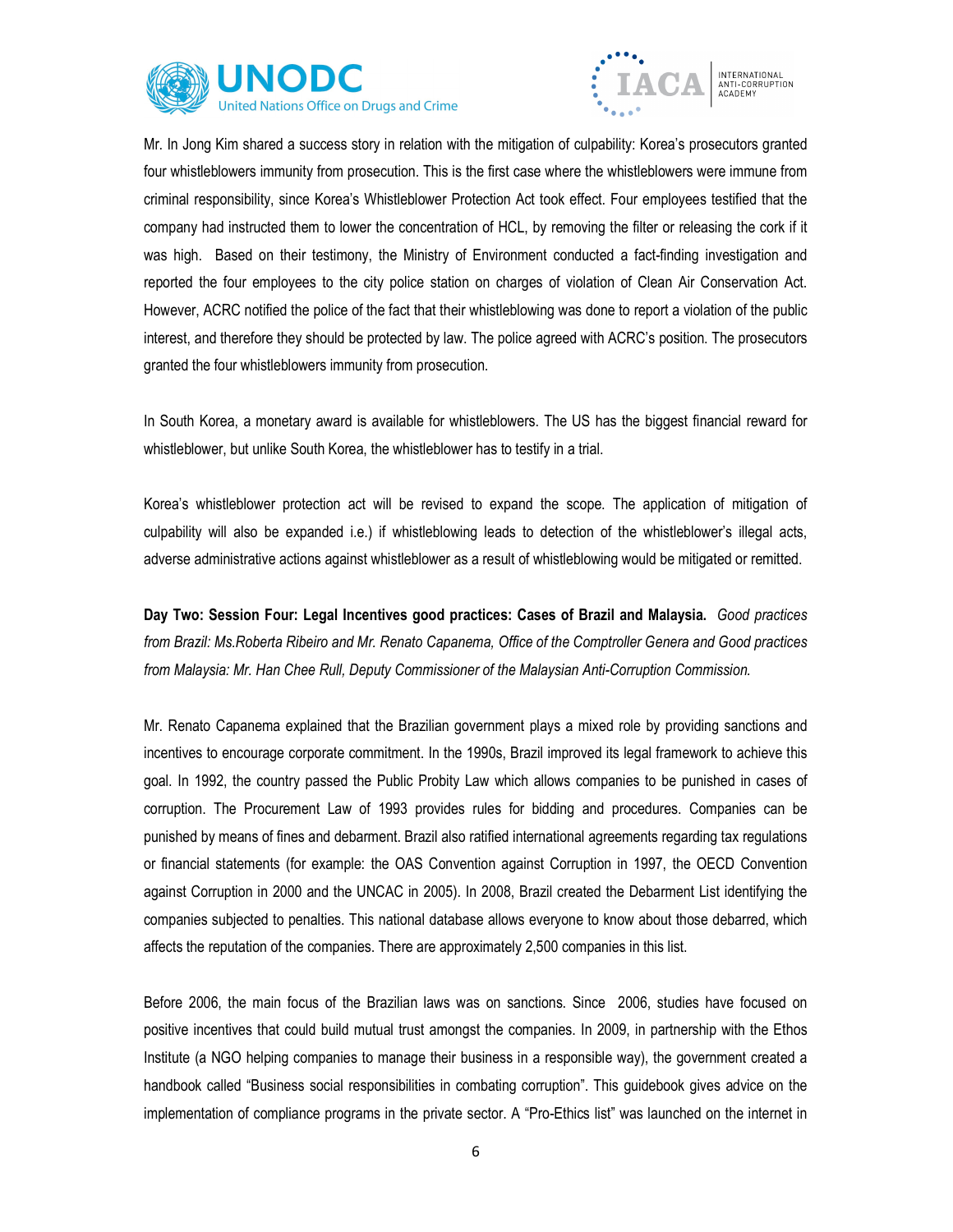



2010, recognizing companies that give visibility to their anti-corruption work and fulfill compliance requirements. Though it is not a certificate that could give advantages in the bidding process, this list identifies enterprises showing proof of their integrity. To be placed on this list, companies must fulfill some of a list of criteria:

- An effective code of conduct
- Education and training programs
- A reporting system and procedures for complaints
- A non-retaliation policy
- Information from financial statements
- Adoption of risk assessment program
- Disclosure of information of interest for employees, stakeholders and investors
- Participation in collective action

Every two years, the company is evaluated again and can be removed from the list in cases of non-compliance. A specific committee is in charge of the evaluation.

In 2013, the government proposed a Draft Bill on the liability of legal person to address the administrative and civil liability of legal persons for acts of corruption, even though criminal liability is not mandatory in UNCAC. On the administrative level, the power to sanction belongs to the highest authority of the agency or entity involved. The applicable sanctions are partial suspension and compulsory dissolution. The reduction of sanctions is possible if the legal person has effective compliance mechanisms. Agreements can be considered if the company cooperates with the investigation.

Mr. Han Chee Rull underlined the efforts and commitment of the Malaysian government in combatting corruption, as set out in the National Key Result Areas (NKRA). Created in 2010, the Special Cabinet Committee on Integrity of Governmental Management recognizes public servants reporting bribes. The main idea is not to punish officials, but rather to send a message that bribes are not needed to obtain a public service. While integrity of public servants is recognized, the image of the public sector has improved and reporting is encouraged. This initiative was also designed to help overcome a negative perception with regards to reporting corruption.

When a citizen reports the case of bribery, the report is given to the Malaysian Anti-Corruption Commission (MACC). The giving or receiving of bribes must be in a tangible form that can be valued. To take into account the contribution of the whistleblower and reward him or her, the case must lead to a conviction by the court to the point that no further appeal can be made. The panel is responsible for evaluating and recommending recognition for any public servants based on case reports and prosecutions against perpetrators of corruption. The evaluation panel takes place once per year and is in charge of considering the value or the form of the remuneration to be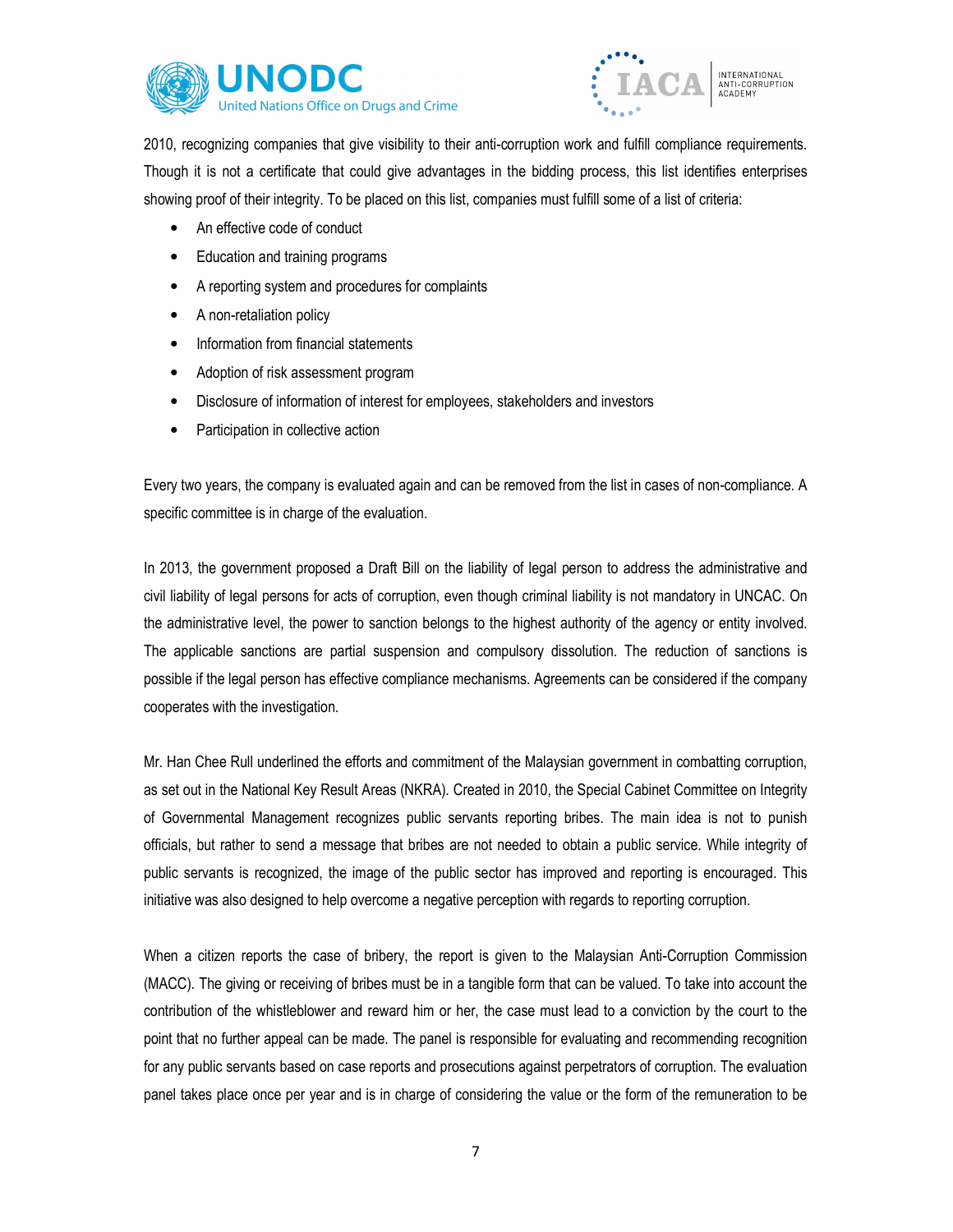



given. The value of the bribes or corruption are based on the determination of current market value of the movable and immovable property. This project is implemented within the framework of the Malaysian Anti-Corruption Act of 2009.

## Day Two: Session Five: Private sector experiences on cooperating with national authorities in corruption cases: Sharing of Siemens private sector perspectives, Dr. Klaus Moosmayer, Siemens AG

After the corruption scandal hit Siemens in 2006-2007, Siemens needed to make changes and adopt several more effective anti-corruption systems. Immediately after the scandal, the leadership team was removed, banks accounts were centralized, and an independent investigation took place. In 2007, the company decided to implement a compliance program focusing on three main areas:

- Prevention: policies and procedures, compliance risk management, training and communication, advice and support, integration in personnel processes, collective action.
- Detection: whistleblowing channels, monitoring and compliance reviews, compliance audits and compliance investigations.
- Response: applicable consequences for misconduct, remediation and global case tracking.

IT-based tools were designed to make sure that compliance policies are implemented in an effective and reviewable manner. Policies are designed to have internal and external impact. An internal impact would be to maximize support for global implementation, to increase transparency and to standardize processes and language. External consequences would be the case that the company wants to minimize the corruption risk in the entire value chain and to improve the company's reputation in the external environment.

The business process must be natural and not too bureaucratic. The investigation takes place with the objective to "find the bad guy" in the company and take actions visibly. This implies the equal treatment for all people in case of sanctions, regardless of their position or level in the company. With controls in place, the need to foster a culture of integrity is still important. Siemens started collective action with NGOs, governments, customers, competitors and civil society to share experiences and make the market a fairer place. This collective action has three forms:

- Integrity Pacts: target implementation of Integrity Pacts where possible and where supported by civil society.
- Compliance Pacts: Broaden reach of voluntary standards and strengthen commitment to proper implementation of existing standards.
- Long-Term Initiatives for Market Development (an awareness raising with local competitors): Energize market dynamics, fair competition and business environment.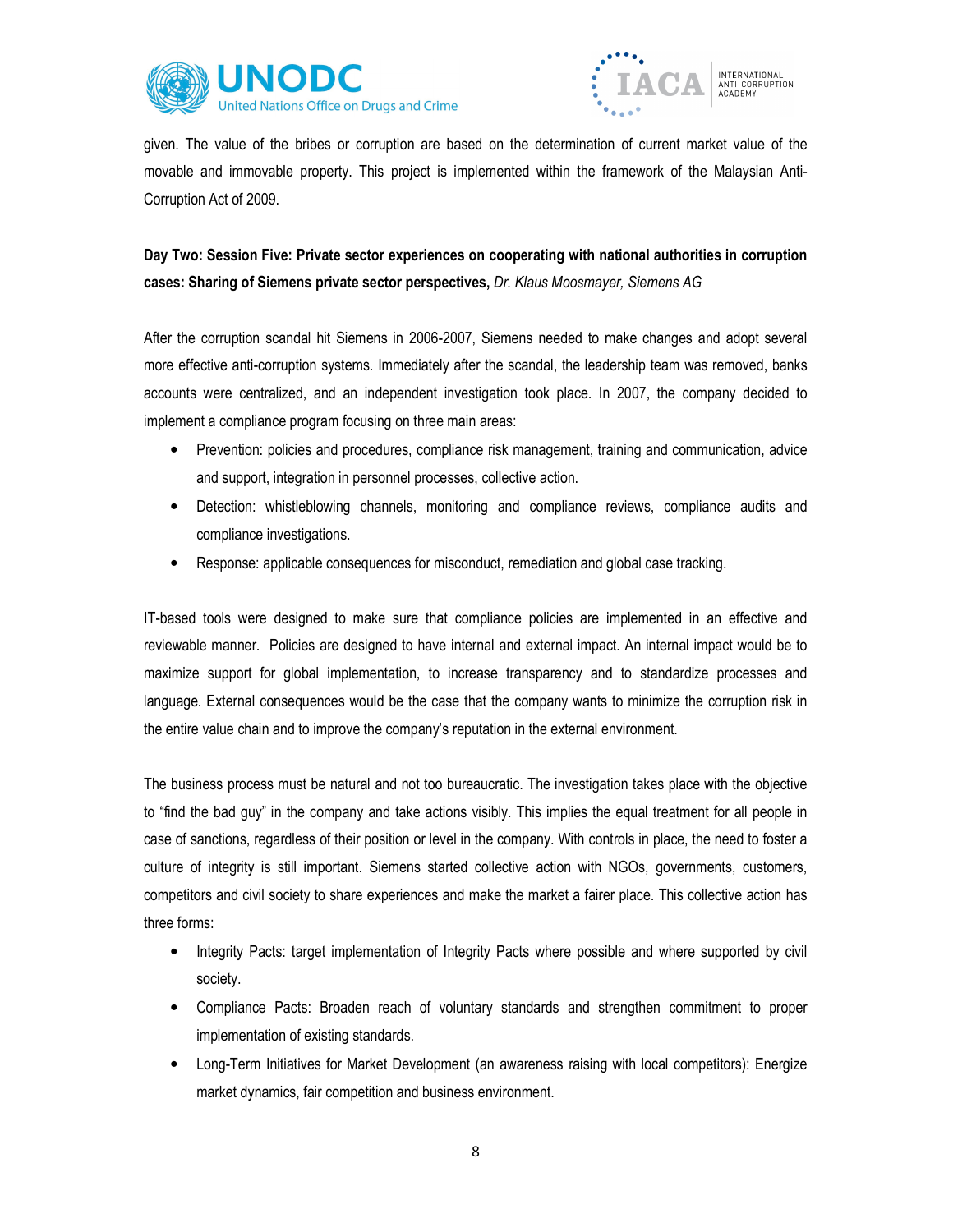



As part of the settlement, Siemens agreed to pay USD100 million over the next 15 years to support organizations and projects combating corruption and fraud through collective action, training, education. Moreover, the World Bank Group will have audit rights over the use of these funds and veto rights over the selection of anti-corruption groups or programs receiving funds.

To implement effective compliance systems and to cooperate with law enforcement, companies need incentives. Challenges are numerous:

- Even the most effective compliance system will not completely prevent misconduct of individual employees.
- Companies do detect internal misconduct, but face the risk of significant fines, debarment and loss of reputation if they disclose and cooperate with law enforcement agencies.
- Only some countries (e.g. UK, Italy) provide guidance/legal "incentives" as "corporate defense" against fines and debarment.

Possible solutions:

A) Unified legal standards incentivizing companies to implement and maintain effective compliance systems (e.g. Sentencing Guidelines in the USA).

B) Corporate leniency regulations not only in antitrust matters, but extended to detected corruption in cases of voluntary disclosure.

Day Two: Session Six: Business motivations for integrity, collective action and other tools for promoting corporate integrity. Mr. Aleksander Shkolnikov, Principal, Strategic Investment Development Group and Ms. Marina Martins Ferro, Ethos Institute, and Speaker: Mr. Soji Apampa, Integrity Organisation

Mr. Alexsander Shkolnikov of Strategic Investment Development Group explained that the role of the economic environment is crucial in terms of corrupt practices. It was interesting to learn that in Russia the word compliance does not exist. This is a reflection of the environment. In order to begin improving corporate integrity, it is essential to not only improve corporate compliance programmes, but also to better assess risks and mitigate them with the specific context. The question is how can governments fix the environment prone to corruption? Big companies, such as IKEA, have strong global compliance systems, but amongst SMEs there are few incentives to put compliance progammes in place. If the environment, does not change the compliance system they use will not be effective. The government needs to promote compliance, but especially it must work with the SMEs, which are more at risk in relation to bribery. It is important to show small companies the costs and benefits of corruption.

Regarding law enforcement, the Russian government has been trying to give feedback to the public on the small success-stories they have at the national level. For example, there have been news of a decrease in cases of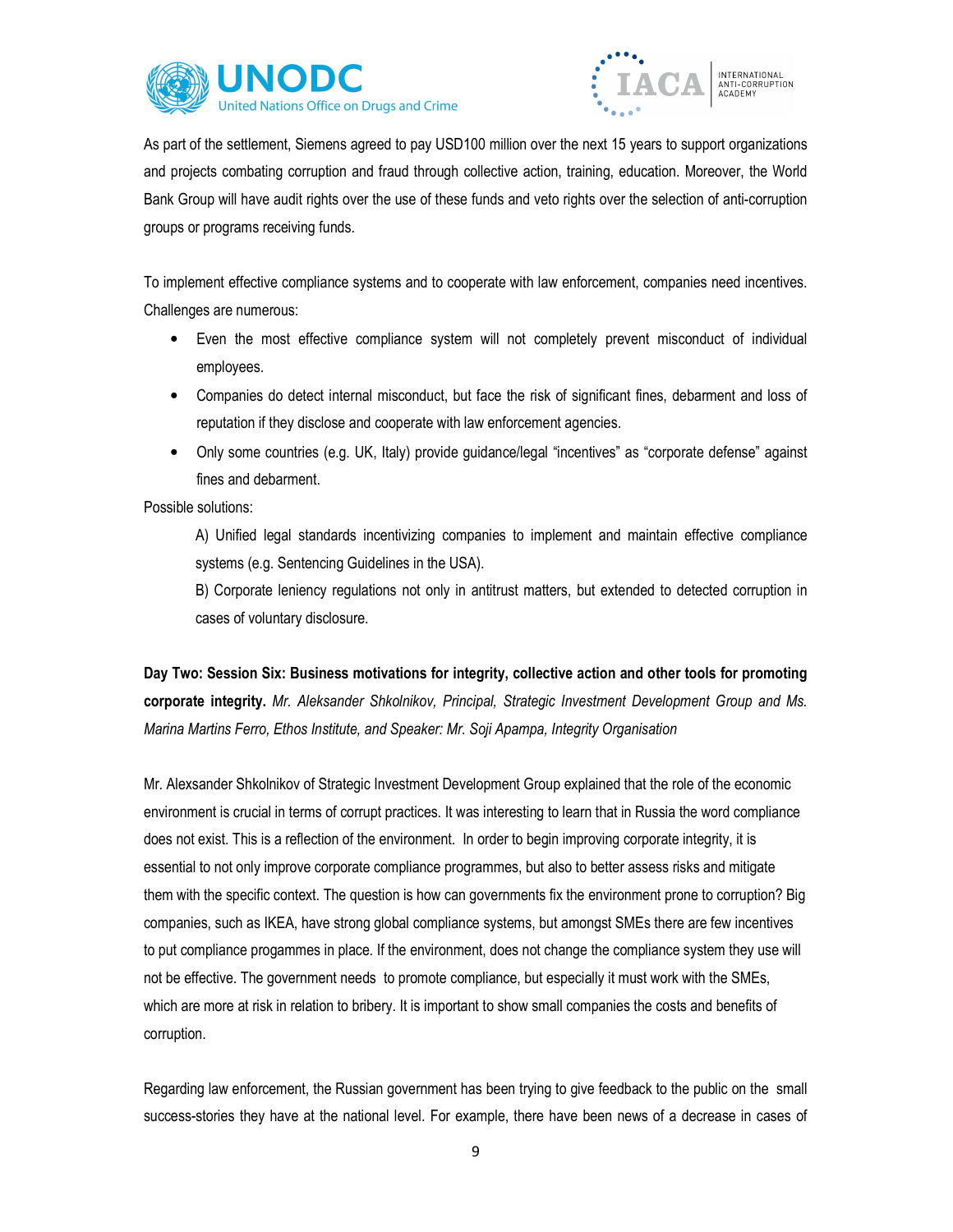



extortion by public officials. Companies are encouraged to stop bribing when they see the environment is getting cleaner.

Ms. Marina Martins Ferro of Ethos Institute explained that in order to promote greater coordination between enterprises and to enhance private-public sector relations through efforts to combat corruption and impunity, in 2005, the Ethos Institute for Business and Social Responsibility, in partnership with Patri Relações Governamentais & Políticas Públicas, the United Nations Development Programme (UNDP), the United Nations Office on Drugs and Crime (UNODC), the World Economic Forum and the Brazilian Committee of the Global Compact launched the Business Pact for Integrity and Against Corruption.

Ms. Martins Ferro explained that this Pact brings together companies that fulfill some or all of the requirements. This pact has 350 companies on its list today. By signing the Pact, enterprises undertake a commitment to disseminate Brazil's anticorruption legislation to their employees and stakeholders so as to ensure full compliance with the law. In addition, they pledge to prohibit any form of bribery, to work to assure the legality and transparency of all contributions to political campaigns, and to strive for transparency in the information and cooperation provided to official investigations, as necessary.

Within the context of the Clean Games, the Ethos Institute is trying to convince the local authorities to ratify this pact and implement it.

Mr. Soji Apampa of Integrity Organisation explained that in Nigeria the private sector must self-regulate, but this requires political will, knowledge of the standards, and achievement of outcomes. These conditions do not currently exist in Nigeria. Control of the economic environment lies within the collective action of corporate, civil society, and governments. Mr. Apampa drew a motivation table for companies to increase integrity:

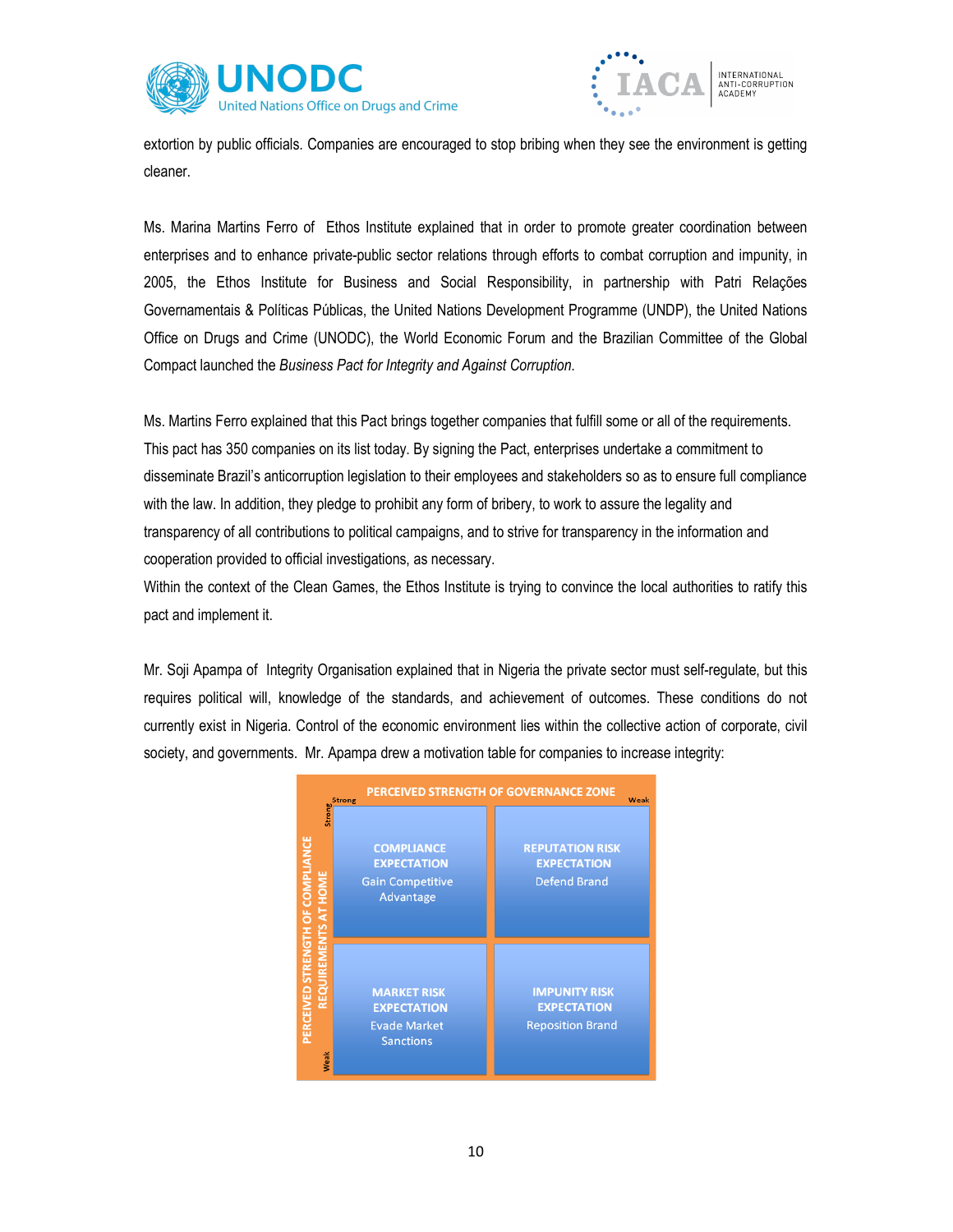



In Nigeria, the Convention on Business Integrity is a private sector project which demonstrates, that some companies do respect the principles of integrity. The idea was to develop mutual accountability focusing on the values of reliability and financial transparency. Companies are encouraged to publicly sign the Convention. This way if the company does not honor their commitment, they will be publically denounced.

The ranking system contains criteria like track record and reputation, trustful fiduciary leadership, corporate compliance and corporate integrity. Nigeria also has a collective action agenda seeking incremental changes by bringing business, government and civil society together, encouraging them to set targets to reduce barriers to growth and investment, increase levels of compliance and integrity and to enter into mutually accountable arrangements.

Day Two: Wrap up session and feedback. Mr. Michael Fine, UNODC Consultant, Principal, NXG Global Law & Compliance PLLC.

The wrap up session provided EGM participants with an opportunity to share their thoughts and ideas concerning the UNODC publication on global good practices. The meeting underlined the complex and diverse points of view on legal incentives for corporate integrity and cooperation. It appears that no solution fits in every context. Some of the lessons learned can be summarized as:

- It is not always a matter of capacities and willingness, but it is also about "changing the water of the fish tank", meaning that the environment is central to the issue.
- "Non-traditional" approaches are particularly meaningful in systems with poor enforcement and rule of law challenges.
- It is important to target the public service to change mentalities.
- The experts highlighted the need for a balanced system where credit is given for good practices and sanctions for offences.
- Whistleblowers are becoming the key element to corporate integrity and need to be protected.

| Name                       | <b>Title</b>                                                                              | Organisation | <b>Contact details</b>        |
|----------------------------|-------------------------------------------------------------------------------------------|--------------|-------------------------------|
| Ms. Elisabeth Taeubl       | <b>Policy Advisor</b>                                                                     | <b>IACA</b>  |                               |
| Ms. Birgit Forstnig-       | Corporate Legal and Compliance,                                                           | Siemens AG   |                               |
| Errath                     | Siemens Integrity Initiative                                                              | Osterreich   |                               |
| Ms. Shannon Bullock        | Programme Officer, Corruption<br>and Economic Crime Branch                                | <b>UNODC</b> | shannon.bullock@unodc.org     |
| Ms. Julia Pilgrim,         | Crime Prevention and Criminal<br>Justice Officer, Corruption and<br>Economic Crime Branch | <b>UNODC</b> | julia.pilgrim@unodc.org       |
| Ms. Valentine<br>Lannebere | Intern, Corruption and Economic<br>Crime Branch                                           | <b>UNODC</b> | valentine.lannebere@unodc.org |

## List of Participants